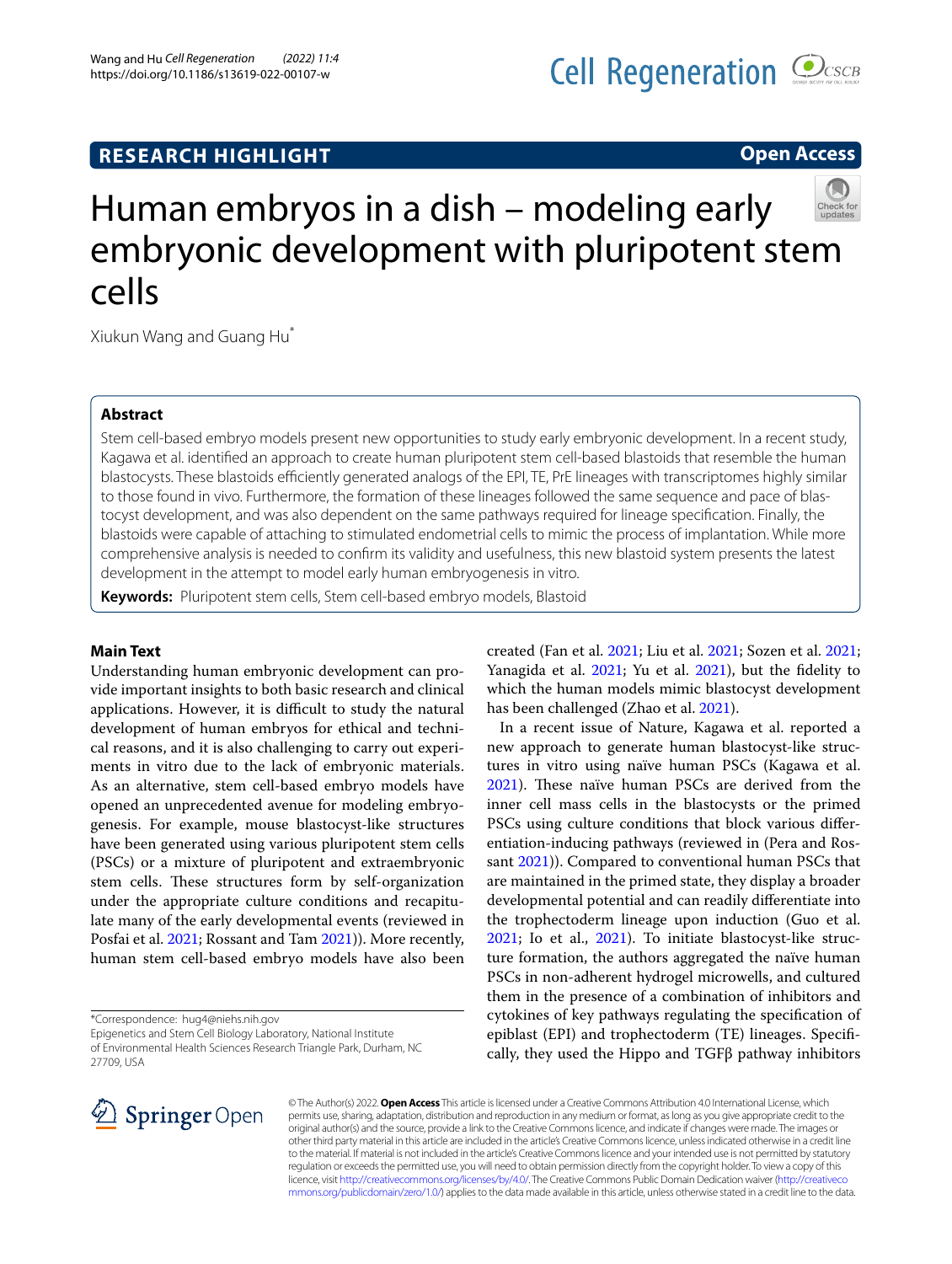## <span id="page-1-0"></span>**Table 1** Human stem cell-based embryo models

| Reference              | <b>Starting cells</b>        | Culture media               | <b>Culture condition</b>           | <b>Blastoids</b><br>formation |
|------------------------|------------------------------|-----------------------------|------------------------------------|-------------------------------|
|                        |                              |                             |                                    |                               |
| Liu et al. (2021)      | hiPSC in t2il GoY            | iBlastoid                   | AggreWell                          | 6 days                        |
| Yu et al. (2021)       | Naïve hPSC in 5i/L/A or PXGL | HDM, TDM                    | AggreWell                          | 9 days                        |
| Yanagida et al. (2021) | Naïve hPSC in PXGL           | $PD + A83 + Y$ , A83, N2B27 | U-bottom 96-well                   | 3 days                        |
| Sozen et al. (2021)    | hFPS in hFP                  | IVF + hEP + hTS (5% $O2$ )  | AggreWell                          | 6 days                        |
| Kagawa et al. (2021)   | Naïve hPSC in PXGL           | N2B27+Y, PALLY, LY          | Non-adherent hydrogel<br>microwell | 4 days                        |

LCDM: N2B27 with 10 ng/ml human LIF, 3 μM CHIR99021, 2 μM (S)-(+)-Dimethindene maleate and 2 μM minocycline hydrochloride, 1 μM IWR endo-1, and 2 μM Y-27632

IVC1: Advanced DMEM/F12, 20% Heat-inactivated FBS, 2 mM L-glutaMAX, 0.5% penicillin/streptomycin, 1% ITS-X, 1% sodium pyruvate, 8 nM β-estradiol, 200 ng/mL progesterone and 25 μM N-acetyl-L-cysteine

IVC2: Advanced DMEM/F12, 30% Knockout serum, 2 mM L-glutaMAX, 0.5% penicillin/streptomycin, 1% ITS-X, 1% sodium pyruvate, 8 nM β-estradiol, 200 ng/mL progesterone, 2 μM Y27632 and 25 μM N-Acetyl-L-cysteine

t2iLGoY**:** 50:50 mixture of DMEM/F-12 (ThermoFisher) and neurobasal medium (ThermoFisher), supplemented with 2 mM L-glutamine (ThermoFisher), 0.1 mM 2-mercaptoethanol (ThermoFisher), 0.5% N2 supplement (ThermoFisher), 1% B27 supplement (ThermoFisher), 1% penicillin–streptomycin (ThermoFisher), 10 ng/ ml human leukaemia inhibitory factor (LIF, made in house), 250 μM L-ascorbic acid (Sigma), 10 μg/ml recombinant human insulin (Sigma), 1 μM PD0325901 (Miltenyi Biotec), 1 μM CHIR99021 (Miltenyi Biotec), 2.5 μM Gö6983 (Tocris), and 10 μM Y-27632 (ROCK inhibitor; Selleckchem)

iBlastoid: 50:50 mixture of DMEM/F-12 (ThermoFisher) and neurobasal medium (ThermoFisher), supplemented with 2 mM l-glutamine (ThermoFisher), 0.1 mM 2-mercaptoethanol (ThermoFisher), 0.5% N2 supplement (ThermoFisher), 1% B27 supplement (ThermoFisher), and 1% penicillin–streptomycin (ThermoFisher))

5i/L/A: N2B27 basal medium with 1×GlutaMAX (Gibco), 1×nonessential amino acids (Gibco), 0.1 mM β-mercaptoethanol (Gibco), 0.5% penicillin–streptomycin (Gibco), 50 mg/ml bovine serum albumin (BSA, Sigma) and the following small molecules and cytokines: 1 μM PD0325901 (Stemgent), 0.5 or 1 μM IM-12 (Enzo), 0.5 μM SB590885 (R&D systems), 1 μM WH-4–023 (A Chemtek), 20 ng/ml recombinant human LIF (Peprotech) and 10 ng/ml activin A (Peprotech). PXGL medium: N2B27 basal medium with 1 x GlutaMAX, 1 x nonessential amino acids, 0.1 mM β-mercaptoethanol, 0.5% penicillin–streptomycin and the following small molecules and cytokines: 1 μM PD0325901, 2 μM XAV939 (Sigma), 2 μM Go6983 (Sigma) and 20 ng/ml recombinant human LIF

HDM: 1:1 (v/v) mixture of DMEM/F12 and neurobasal medium, 1 × N2 supplement, 1 × B27 supplement, 1 × GlutaMAX, 1 × nonessential amino acids, 0.1 mM β-mercaptoethanol, 0.5% penicillin–streptomycin, 20 ng/ml bFGF (Peprotech), 20 ng/ml activin A and 3 μM CHIR99021

TDM: 1:1 (v/v) mixture of DMEM/F12 and neurobasal medium, 0.5×N2 supplement, 0.5×B27 supplement, 0.5% ITS-X, 0.5×GlutaMAX, 0.5×nonessential amino acids, 0.1 mM β-mercaptoethanol, 0.5% knockout serum replacement (KSR, Gibco), 0.1% FBS, 50 mg ml−1 BSA, 0.5% penicillin–streptomycin, 1 μM PD0325901, 0.5 μM A83-01, 0.25 μM SB590885, 0.5 μM WH-4–023, 0.25 μM IM-12, 1 μM CHIR99021, 0.5 μM SB431542, 10 ng ml−1 recombinant human LIF, 25 ng ml−1 EGF, 0.75 μg ml−1 l-ascorbic acid and 0.4 mM VPA. For certain experiments the following chemicals were added to the TDM: 100 nM Go6976 (Selleckchem), 1 μM Go6983 (Selleckchem), 10 μM PKCα (C2-4) inhibitor peptide (Cayman), 10 μM PKCζ pseudosubstrate inhibitor (Cayman), 10 μM PKCη pseudosubstrate inhibitor (Sigma) or 10 μM PKCδ inhibitor KAI-9803 (delcasertib hydrochloride, MedChemExpress)

PD+A83+Y: N2B27 supplemented with 1.5 mM PD0325901, 1 mM A83-01 and 10 mM Y-27632

A83: N2B27 supplemented with 0.5 mM A83-01

N2B27+PALLY: N2B27 supplemented with PD0325901 (1 μM), A 83–01 (1 μM, MedChemExpress, HY-10432), 1-Oleoyl lysophosphatidic acid sodium salt (LPA)32 (500 nM, Tocris, 3854), hLIF (10 ng/ml), and Y-27632 (10 μM)

hEP: N2B27 supplemented with 10 ng/ml recombinant human LIF (L, 10 ng/ml; Peprotech, 300–05), CHIR99021 (C, 1 mM; Stem Cell Technologies), (S)-(+)-Dimethindenemaleate (D, 1 mM; Tocris, 1425) and Minocycline hydrochloride (M, 2 mM; Santa Cruz Biotechnology, sc-203339), Y-27632 (5 µM) IVF+hEP+hTS: 50% IVF media (Continuous Single Culture-NX Complete (CSCM-NXC)) (90,168, FUJIFILM), 25% hEP media, and 25% hTS media, supplemented with CHIR99021 (2 μM), Y27632 (5 μM), BMP4 (20 ng/mL), FGF2 (40 ng/mL), and A83-01 (2 μM). After 48 h, FGF2 is lowered to 20 ng/mL and A83-01 is omitted

to promote TE formation, the ERK inhibitor and LIF to support the EPI fate, and the ROCK inhibitor to presumably reduce cell death. Under this condition, the cells efficiently and consistently self-organized to form blastocyst-like structures or blastoids. The blastoids contain a TE-like outer shell with apical-basal polarity and tight junctions, which expresses TE markers. They also have inner cell mass-like cell clusters that can further develop into EPI-like cells and primitive endoderm (PrE)-like cells. Importantly, the authors showed that only the naïve but not primed human PSCs can form the blastoids, suggesting that the broad developmental potential of the naïve PSCs is critical for this process.

Next, the authors validated the identities of the cells in the blastoids by single-cell and bulk RNA sequencing. Based on gene expression profles, the blastoid cells were found to mainly exist in three distinct states that are largely similar to the EPI, TE, and PrE lineages in normal blastocysts. Notably, unlike previous attempts, the blastoid cells can be clearly distinguished from cells isolated from the post-implantation stage embryos. Functionally, the blastoids can give rise to naïve human PSCs and TSCs, and the derived naïve PSCs can again generate  $2<sup>nd</sup>$ blastoids. In addition, the specifcation and morphogenesis of TE-like cells in the blastoids are dependent on atypical PKC and Hippo signaling, two pathways known to be critical in TE diferentiation. Furthermore, the sequence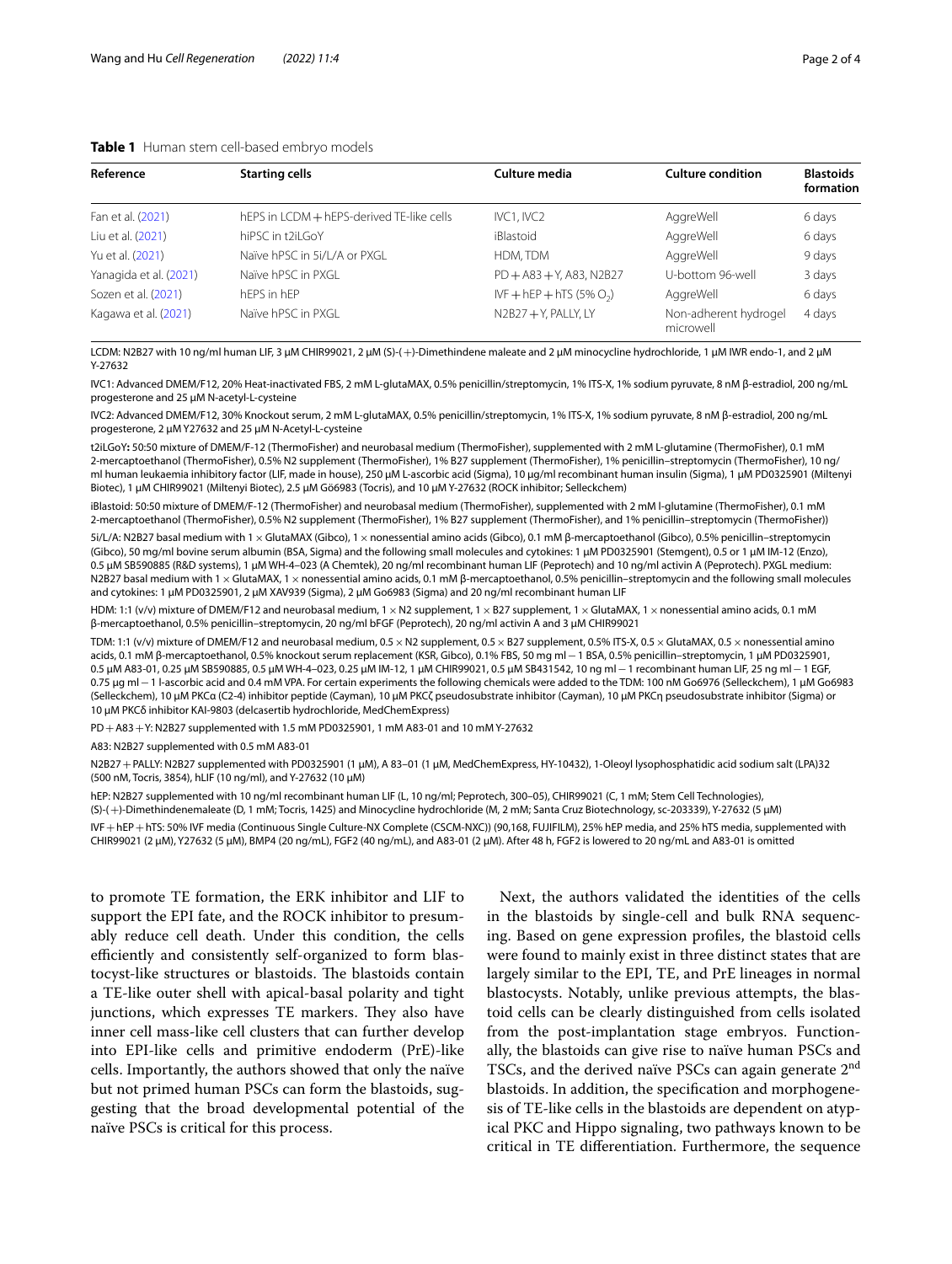of lineage marker expression and the appearance of the EPI, TE, PrE lineages follow the same order as observed in normal blastocyst development. Finally, the authors tested how the blastoids can be used to model implantation in vitro. They first developed a 2D open-faced endometrial layer (OFEL) system that responds to hormones in a similar fashion as the uterine endometrium at the time of implantation. The authors found that human naïve PSC-based blastoids only attached to the hormonestimulated OFEL cells but not the un-stimulated ones, and the attachment occurs at the polar TE region of the blastoids and requires the presence of the EPI-like cells. After attachment to OFEL, the EPI-, TE-, PrE-like cells continued to expand upon prolonged culture. The TElike cells formed trophoblasts expressing chorionic gonadotropin β, and further diferentiated into syncytio- and extravillous trophoblasts. The EPI-like cells maintained pluripotency gene expression but up-regulated primed and epithelialization markers. Therefore, the blastoids and OFEL system may indeed be used to uncover new molecular details in peri- and post-implantation events.

Blastoids can help to uncover the developmental trajectories and milestones in early embryonic development, such as compartmentalization, lineage segregation, and implantation. Previous human PSC-based blastoid models were not able to recapitulate all the features of the developing blastocysts. Specifcally, although blastocyst-like structures have been created from human expanded pluripotent stem cells, induced pluripotent stem cells, or naïve pluripotent stem cells cultured in a diferent condition, they showed signifcant divergence from natural blastocysts in marker expression, signaling pathways, cell composition, and cell identity (Sozen et al. [2021](#page-3-2)), especially in the TE lineage (Zhao et al.  $2021$ ). These limitations put significant constraints on their utility for modeling embryogenesis. The current study made great strides by using a naïve human PSC model with demonstrated developmental potentials toward TE, and by optimizing culture conditions to support the expansion of both the EPI and TE lineages (for comparison across the methods, please see Table  $1$ ). As a result, the blastoids generated in this study appeared to better approximate normal blastocysts in cell type constitution, and the EPI-, TE-, and PrE-like cells also seem to show better similarity to their in vivo counterparts. As TE is essential for implantation and epiblast patterning during gastrulation, this new blastoid model may thereby provide a better tool to study early human development. In addition, the successful formation of blastocyst-like structures using only human naïve PSCs supported the notion that the paradigm of early lineage segregation is diferent between human and mouse. Human pre-implantation epiblast cells and cultured PSCs were found to retain the ability to generate trophoblasts (Guo et al.  $2021$ ; Io et al.  $2021$ ). In contrast, mouse PSCs are restricted from diferentiating into TE, and mouse PSC-based blastoids can only mimic germ layer specifcations but not replicate the cell lineages in the blastocysts (Rossant and Tam [2021\)](#page-3-1). Together, this study highlighted the importance in the choice of the starting cell type(s) and culture conditions in the stemcell based human embryo model.

#### **Abbreviations**

PSC: Pluripotent stem cells; EPI: Epiblast; TE: Trophectoderm TSC Trophoblast stem cells; TSC: Trophoblast stem cells; PrE: Primitive endoderm; OFEL: Openfaced endometrial layer.

#### **Acknowledgements**

Not applicable

#### **Authors' contributions**

XW and GH wrote the manuscript. All the authors read and approved the fnal manuscript.

#### **Funding**

This work is supported by the Intramural Research Program of the NIH, National Institute of Environmental Health Sciences [Z01ES102745 to G.H., in part].

#### **Availability of data and material**

Not applicable

### **Declarations**

#### **Ethics approval and consent to participate** Not applicable

**Consent for publication** Not applicable

## **Competing interests**

The authors declare that they have no competing interests.

Accepted: 6 January 2022 Published online: 14 January 2022

### **References**

- <span id="page-2-0"></span>Fan Y, Min Z, Alsolami S, Ma Z, Zhang E, Chen W, Zhong K, Pei W, Kang X, Zhang P, et al. Generation of human blastocyst-like structures from pluripotent stem cells. Cell Discov. 2021;7:81.
- <span id="page-2-3"></span>Guo G, Stirparo GG, Strawbridge SE, Spindlow D, Yang J, Clarke J, Dattani A, Yanagida A, Li MA, Myers S, et al. Human naive epiblast cells possess unrestricted lineage potential. Cell Stem Cell. 2021;28:1040-1056.e1046.
- <span id="page-2-4"></span>Io S, Kabata M, Iemura Y, Semi K, Morone N, Minagawa A, Wang B, Okamoto I, Nakamura T, Kojima Y, et al. Capturing human trophoblast development with naive pluripotent stem cells in vitro. Cell Stem Cell. 2021;28:1023- 1039.e1013.
- <span id="page-2-2"></span>Kagawa, H., Javali, A., Khoei, H.H., Sommer, T.M., Sestini, G., Novatchkova, M., Scholte Op Reimer, Y., Castel, G., Bruneau, A., Maenhoudt, N.*, et al.* (2021). Human blastoids model blastocyst development and implantation. Nature.
- <span id="page-2-1"></span>Liu X, Tan JP, Schroder J, Aberkane A, Ouyang JF, Mohenska M, Lim SM, Sun YBY, Chen J, Sun G, et al. Modelling human blastocysts by reprogramming fbroblasts into iBlastoids. Nature. 2021;591:627–32.